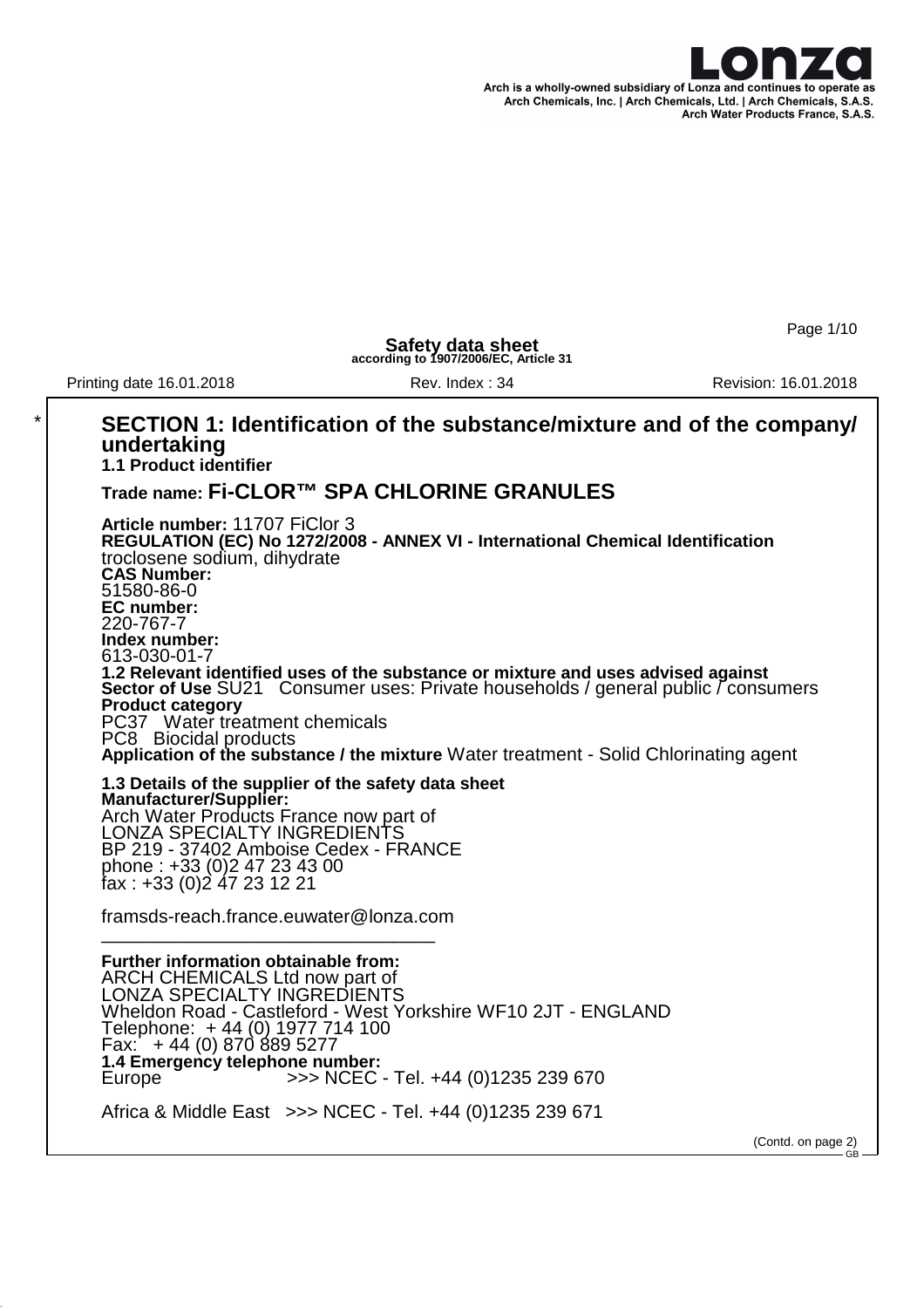Printing date 16.01.2018 **Rev.** Index : 34 Revision: 16.01.2018

# **Trade name: Fi-CLOR™ SPA CHLORINE GRANULES**

(Contd. of page 1) N.AMERICA >>> ACEAN (Arch Chemicals Emergency Action Network) - Tel. +1 423 780 2970}

CALL A LOCAL NATIONAL POISON CONTROL UNIT FOR UK CONTACT NCEC Tel 01865 407 333

|                                                                                                                                                                                                                                     | <b>SECTION 2: Hazards identification</b><br>2.1 Classification of the substance or mixture<br>Classification according to Regulation (EC) No 1272/2008                                                                                                                                                                                                                                                                                                                                                                                                                                                                                                           |
|-------------------------------------------------------------------------------------------------------------------------------------------------------------------------------------------------------------------------------------|------------------------------------------------------------------------------------------------------------------------------------------------------------------------------------------------------------------------------------------------------------------------------------------------------------------------------------------------------------------------------------------------------------------------------------------------------------------------------------------------------------------------------------------------------------------------------------------------------------------------------------------------------------------|
| $\Rightarrow$<br>GHS09 environment                                                                                                                                                                                                  |                                                                                                                                                                                                                                                                                                                                                                                                                                                                                                                                                                                                                                                                  |
|                                                                                                                                                                                                                                     | Aquatic Acute 1 H400 Very toxic to aquatic life.<br>Aquatic Chronic 1 H410 Very toxic to aquatic life with long lasting effects.                                                                                                                                                                                                                                                                                                                                                                                                                                                                                                                                 |
| GHS07                                                                                                                                                                                                                               |                                                                                                                                                                                                                                                                                                                                                                                                                                                                                                                                                                                                                                                                  |
| Acute Tox. 4<br>Eye Irrit. 2<br>STOT SE 3                                                                                                                                                                                           | H302 Harmful if swallowed.<br>H319 Causes serious eye irritation.<br>H335 May cause respiratory irritation.                                                                                                                                                                                                                                                                                                                                                                                                                                                                                                                                                      |
| 2.2 Label elements<br><b>Hazard pictograms</b><br>GHS07 GHS09                                                                                                                                                                       | Labelling according to Regulation (EC) No 1272/2008<br>The substance is classified and labelled according to the CLP regulation.                                                                                                                                                                                                                                                                                                                                                                                                                                                                                                                                 |
| <b>Signal word Warning</b>                                                                                                                                                                                                          |                                                                                                                                                                                                                                                                                                                                                                                                                                                                                                                                                                                                                                                                  |
| <b>Hazard statements</b><br>H302 Harmful if swallowed.<br>H319 Causes serious eye irritation.<br><b>Precautionary statements</b><br>P101<br>P <sub>102</sub><br>$P$ 103<br>P <sub>261</sub><br>P264<br>P270<br>P271<br>P273<br>P280 | Hazard-determining components of labelling:<br>sodium dichloroisocyanurate, dihydrate<br>H335 May cause respiratory irritation.<br>H410 Very toxic to aquatic life with long lasting effects.<br>If medical advice is needed, have product container or label at hand.<br>Keep out of reach of children.<br>Read label before use.<br>Avoid breathing dust/fume/gas/mist/vapours/spray.<br>Wash hands thoroughly after handling.<br>Do not eat, drink or smoke when using this product.<br>Use only outdoors or in a well-ventilated area.<br>Avoid release to the environment.<br>Wear protective gloves/protective clothing/eye protection/face<br>protection. |
| P301+P312<br>P304+P340                                                                                                                                                                                                              | IF SWALLOWED: Call a POISON CENTER/doctor if you feel unwell.<br>IF INHALED: Remove person to fresh air and keep comfortable for<br>breathing.                                                                                                                                                                                                                                                                                                                                                                                                                                                                                                                   |
| P330                                                                                                                                                                                                                                | P305+P351+P338 IF IN EYES: Rinse cautiously with water for several minutes. Remove<br>contact lenses, if present and easy to do. Continue rinsing.<br>Rinse mouth.<br>(Contd. on page 3)                                                                                                                                                                                                                                                                                                                                                                                                                                                                         |
|                                                                                                                                                                                                                                     | - GB —                                                                                                                                                                                                                                                                                                                                                                                                                                                                                                                                                                                                                                                           |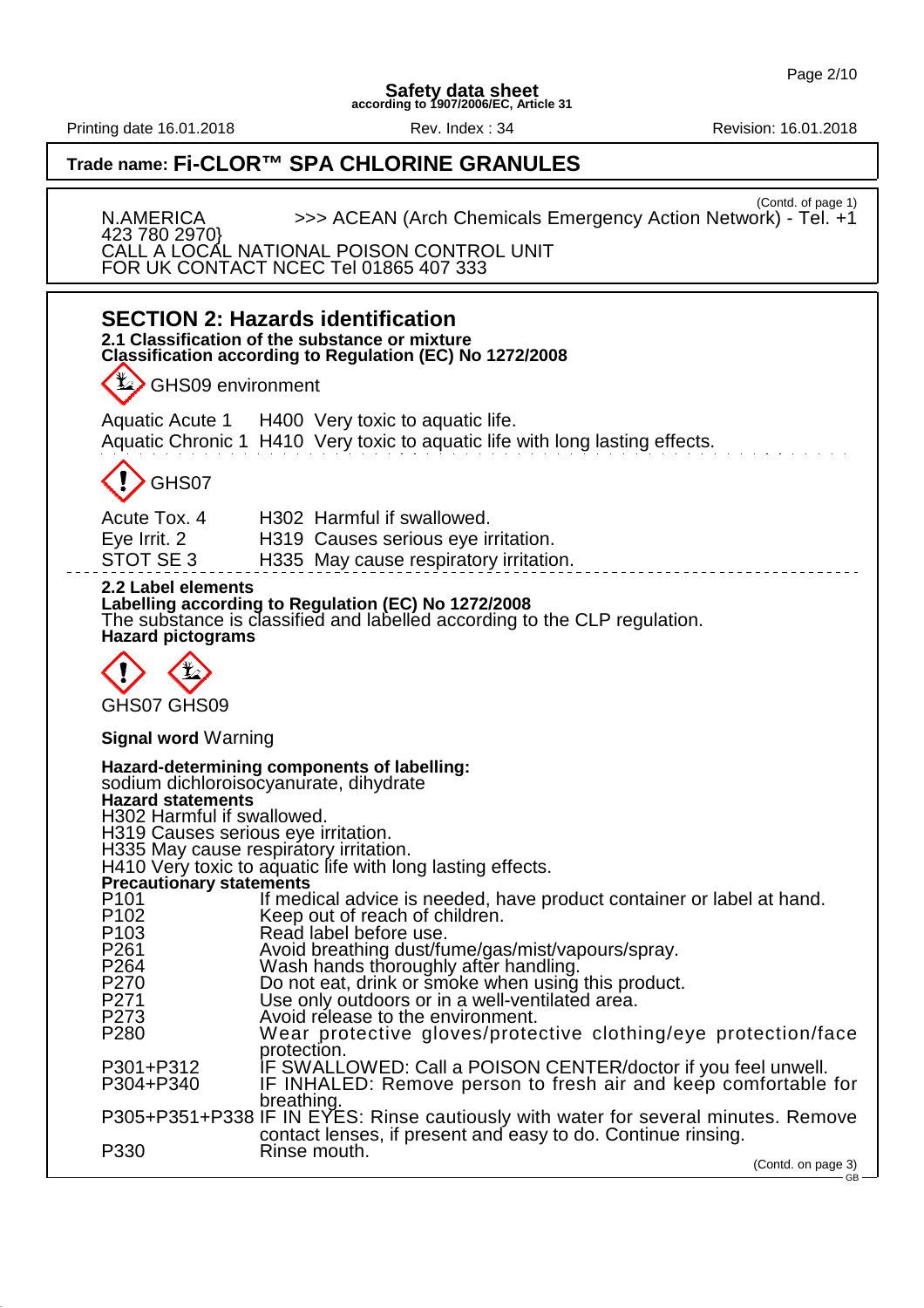Printing date 16.01.2018 **Rev.** Index : 34 Revision: 16.01.2018

# **Trade name: Fi-CLOR™ SPA CHLORINE GRANULES**

| P337+P313<br>P391<br>P403+P233<br>P405<br>P <sub>501</sub><br><b>Additional information:</b><br>(chlorine).<br>2.3 Other hazards<br><b>PBT:</b> Not applicable.<br><b>vPvB:</b> Not applicable. | (Contd. of page 2)<br>If eye irritation persists: Get medical advice/attention.<br>Collect spillage.<br>Store in a well-ventilated place. Keep container tightly closed.<br>Store locked up.<br>Dispose of contents/container to special treatment scheme according to<br>official regulations.<br>EUH031 Contact with acids liberates toxic gas.<br>EUH206 Warning! Do not use together with other products. May release dangerous gases<br><b>Results of PBT and vPvB assessment</b>                                                                                                                                                                                                                                                            |
|-------------------------------------------------------------------------------------------------------------------------------------------------------------------------------------------------|---------------------------------------------------------------------------------------------------------------------------------------------------------------------------------------------------------------------------------------------------------------------------------------------------------------------------------------------------------------------------------------------------------------------------------------------------------------------------------------------------------------------------------------------------------------------------------------------------------------------------------------------------------------------------------------------------------------------------------------------------|
| <b>CAS No. Description:</b><br>Identification number(s):<br>EC number: 220-767-7<br>Index number: 613-030-01-7                                                                                  | <b>SECTION 3: Composition/information on ingredients</b><br>3.1 Chemical characterisation: Substances<br>51580-86-0 sodium dichloroisocyanurate, dihydrate                                                                                                                                                                                                                                                                                                                                                                                                                                                                                                                                                                                        |
| <b>General information</b><br>After eye contact<br>doctor.<br>Breathing difficulty<br>Coughing<br>Nausea<br>Gastric or intestinal disorders.                                                    | <b>SECTION 4: First aid measures</b><br>4.1 Description of first aid measures<br>Take affected persons out into the fresh air.<br>Symptoms of poisoning may even occur after several hours; therefore medical observation<br>for at least 48 hours after the accident.<br>After inhalation Supply fresh air; consult doctor in case of complaints.<br>After skin contact Rinse with warm water.<br>Rinse opened eye for several minutes under running water. If symptoms persist, consult a<br>After swallowing Call for a doctor immediately.<br>4.2 Most important symptoms and effects, both acute and delayed<br>4.3 Indication of any immediate medical attention and special treatment needed<br>No further relevant information available. |
| 5.1 Extinguishing media<br>Suitable extinguishing agents<br>Water spray                                                                                                                         | <b>SECTION 5: Firefighting measures</b>                                                                                                                                                                                                                                                                                                                                                                                                                                                                                                                                                                                                                                                                                                           |

Use fire extinguishing methods suitable to surrounding conditions. **For safety reasons unsuitable extinguishing agents** Extinguishing powder. **5.2 Special hazards arising from the substance or mixture** Carbon monoxide (CO)

Hydrogen chloride (HCl)

(Contd. on page 4)  $GF<sub>CR</sub>$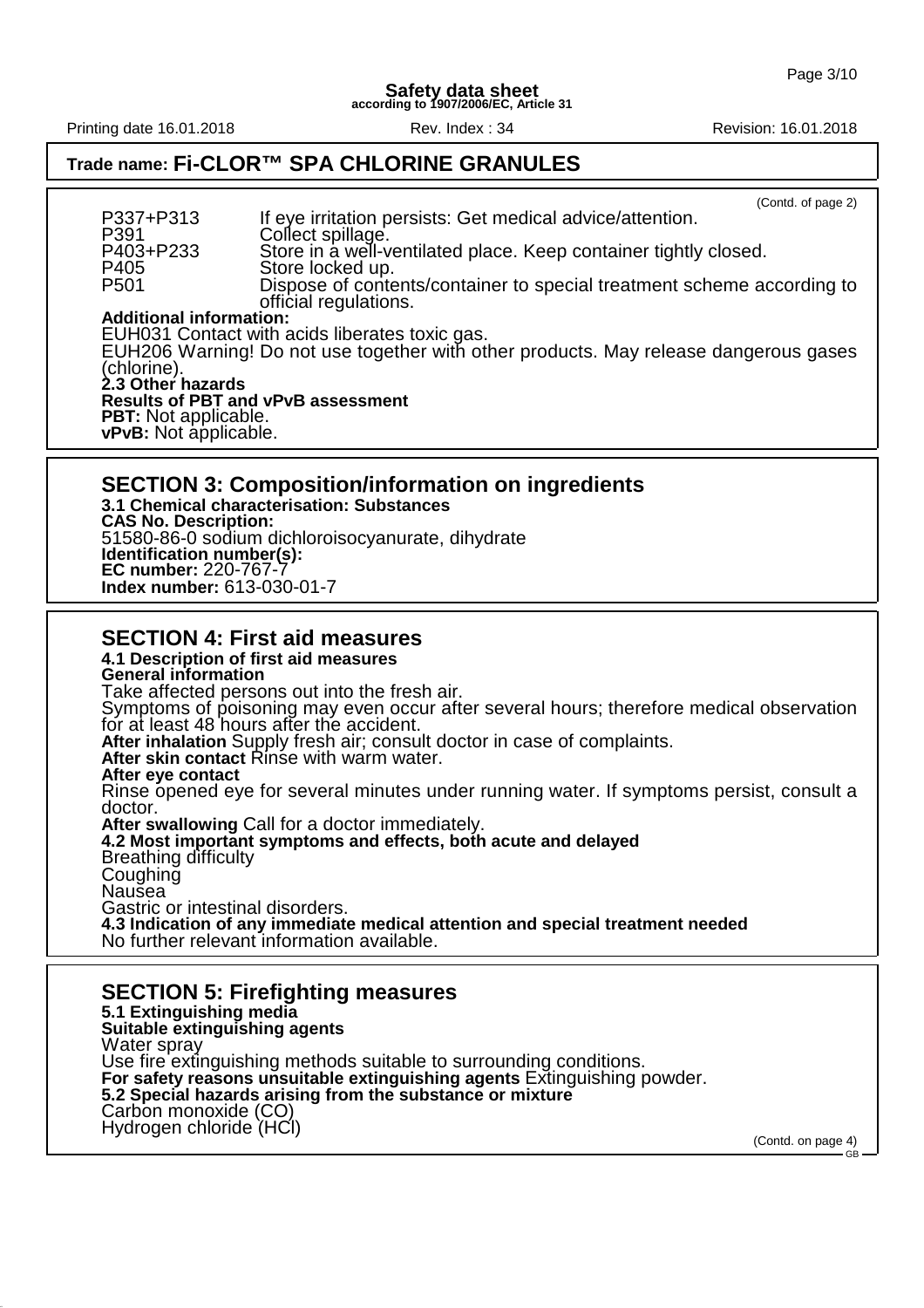Printing date 16.01.2018 Rev. Index : 34 Revision: 16.01.2018

(Contd. of page 3)

# **Trade name: Fi-CLOR™ SPA CHLORINE GRANULES**

**5.3 Advice for firefighters**

**Protective equipment:** Mount respiratory protective device.

#### **SECTION 6: Accidental release measures**

**6.1 Personal precautions, protective equipment and emergency procedures**

Mount respiratory protective device.

**6.2 Environmental precautions:**

Keep contaminated washing water and dispose of appropriately.

Do not allow product to reach sewage system or any water course.

Inform respective authorities in case of seepage into water course or sewage system.

Do not allow to enter sewers/ surface or ground water.

**6.3 Methods and material for containment and cleaning up:**

Dispose contaminated material as waste according to item 13.

Ensure adequate ventilation.

**6.4 Reference to other sections**

See Section 7 for information on safe handling

See Section 8 for information on personal protection equipment.

See Section 13 for disposal information.

### **SECTION 7: Handling and storage**

**7.1 Precautions for safe handling** Ensure good ventilation/exhaustion at the workplace.

#### **Handling**

DO NOT MIX WITH OTHER PRODUCTS DO NOT DISSOLVE BEFORE USE

**Information about fire - and explosion protection:** Substance/product is oxidising when dry.

**7.2 Conditions for safe storage, including any incompatibilities Storage Requirements to be met by storerooms and receptacles:** Store only in unopened original receptacles. Do not use light alloy receptacles.

**Information about storage in one common storage facility:**

Store away from flammable substances.

Store away from reducing agents.

Do not store together with acids.

**Further information about storage conditions:** Keep receptacle tightly sealed.

**7.3 Specific end use(s)** No further relevant information available.

#### **SECTION 8: Exposure controls/personal protection**

**Additional information about design of technical facilities:** No further data; see item 7.

**8.1 Control parameters**

**Ingredients with limit values that require monitoring at the workplace: CAS: 51580-86-0 sodium dichloroisocyanurate, dihydrate**

WEL Short-term value: 0.07 mg/m<sup>3</sup> Long-term value: 0.02 mg/m<sup>3</sup> Sen; as -NCO

**Additional information:** The lists valid during the making were used as basis.

(Contd. on page 5) GB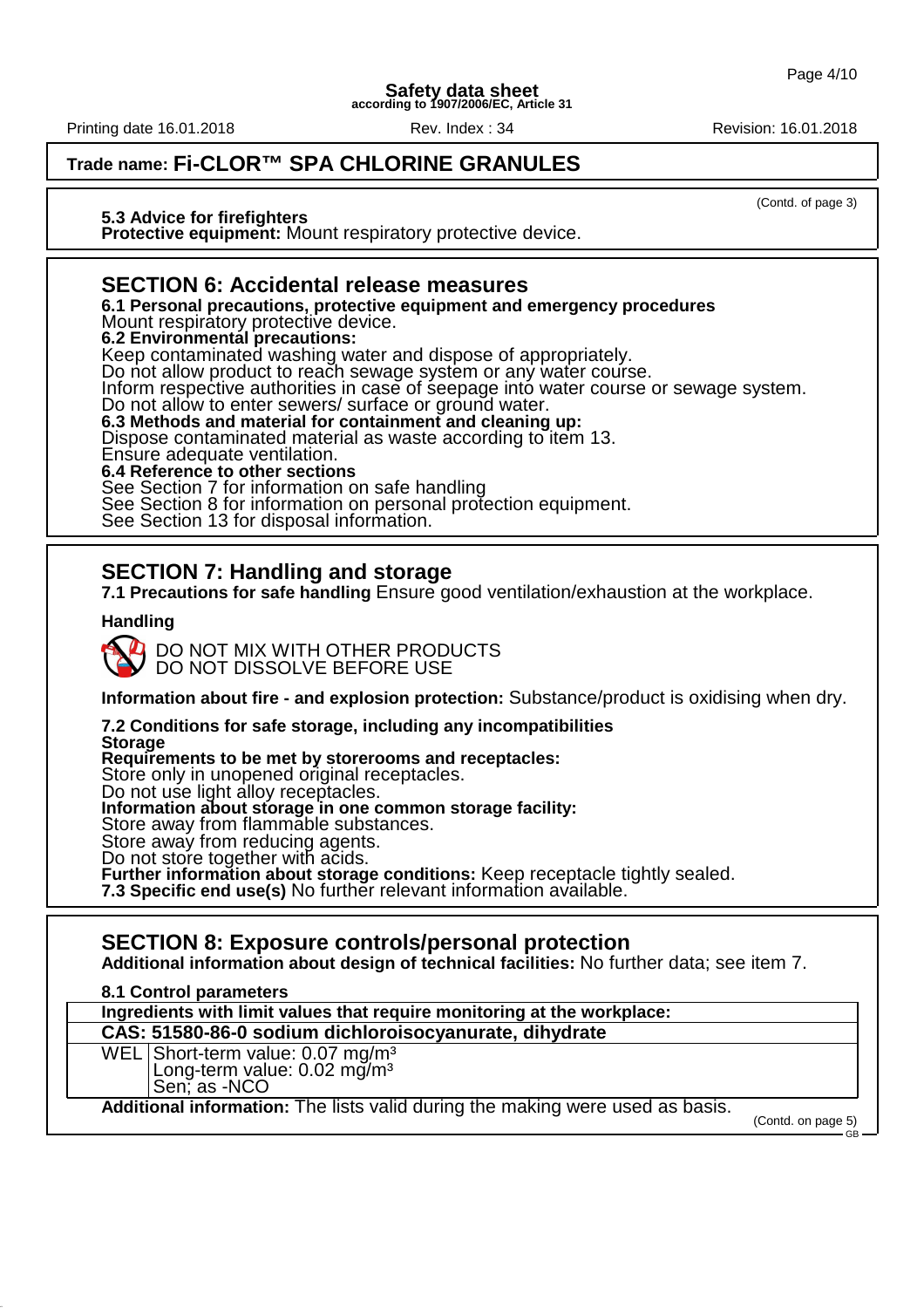Printing date 16.01.2018 Rev. Index : 34 Revision: 16.01.2018

### **Trade name: Fi-CLOR™ SPA CHLORINE GRANULES**

(Contd. of page 4)

**8.2 Exposure controls Personal protective equipment General protective and hygienic measures** Keep away from foodstuffs, beverages and feed. Immediately remove all soiled and contaminated clothing Wash hands before breaks and at the end of work. Avoid contact with the eyes. Avoid contact with the eyes and skin. **Respiratory protection:** Filter P2. In case of brief exposure or low pollution use respiratory filter device. In case of intensive or longer exposure use self-contained respiratory protective device. **Protection of hands:** Rubber gloves Protective gloves. The glove material has to be impermeable and resistant to the product/ the substance/ the prepăration. Due to missing tests no recommendation to the glove material can be given for the product/ the preparation/ the chemical mixture. Selection of the glove material on consideration of the penetration times, rates of diffusion and the degradation **Material of gloves** Chloroprene rubber, CR PVC gloves Nitrile rubber, NBR The selection of the suitable gloves does not only depend on the material, but also on further marks of quality and varies from manufacturer to manufacturer. **Penetration time of glove material** The exact break trough time has to be found out by the manufacturer of the protective gloves and has to be observed. **Eye protection:** Tightly sealed goggles. **SECTION 9: Physical and chemical properties 9.1 Information on basic physical and chemical properties General Information Appearance: Granulate**<br>White Colour: **Odour:** Like chlorine<br> **Odour threshold:** Not determine Not determined. **pH-value:** 6 **Change in condition Melting point/freezing point:** 250 °C **Initial boiling point and boiling range:** undetermined **Flash point:** Not applicable (Contd. on page 6) GB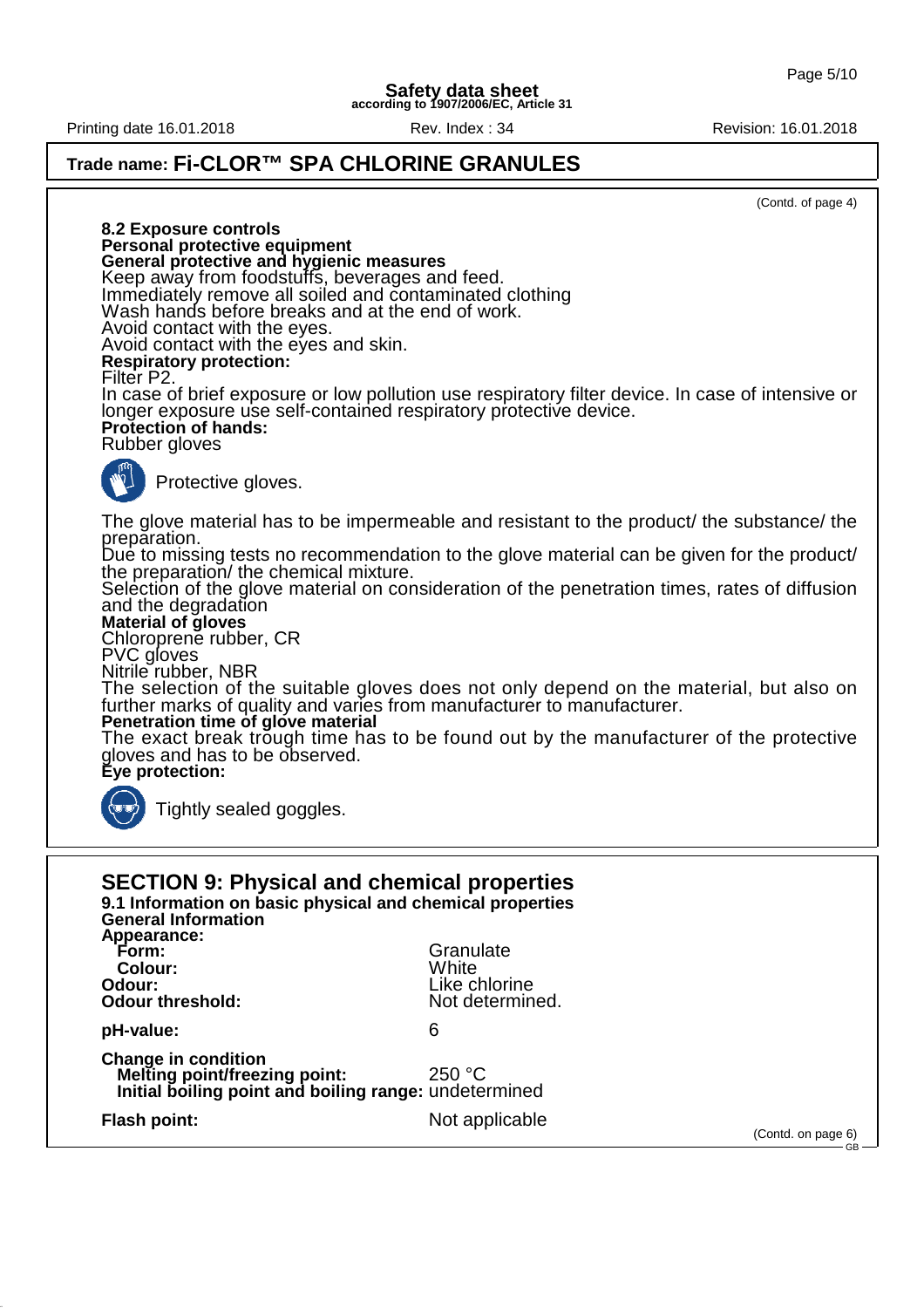Printing date 16.01.2018 Rev. Index : 34 Revision: 16.01.2018

# **Trade name: Fi-CLOR™ SPA CHLORINE GRANULES**

(Contd. of page 5) **Flammability (solid, gaseous)** Product is not flammable. **Ignition temperature:** 250 °C **Decomposition temperature:** 250 °C Auto-ignition temperature: Not determined. **Explosive properties:** Product does not present an explosion hazard. **Explosion limits: Lower:** Not determined.<br>
Upper: Not determined. Not determined. **Vapour pressure:** Not applicable. **Density at 20 °C:** 1 g/cm<sup>3</sup> **Bulk density:** 1,000 kg/m³ **Relative density**<br> **Vapour density**<br> **Vapour density**<br> **Not applicable. Not applicable.**<br>Not applicable. **Evaporation rate Solubility in / Miscibility with Water at 25 °C:** 250 g/l **Partition coefficient: n-octanol/water:** Not determined. **Viscosity: dynamic:** Not applicable.<br> **kinematic:** Not applicable. Not applicable. **Solids content:** 100,0 %<br> **9.2 Other information** No furtherment No further relevant information available.

**SECTION 10: Stability and reactivity 10.1 Reactivity** No further relevant information available. **10.2 Chemical stability Thermal decomposition / conditions to be avoided:** No decomposition if used according to specifications. **10.3 Possibility of hazardous reactions** NEVER MIX THIS PRODUCT WITH INORGANIC CHLORINE (HYPOCHLORITE) WITHIN THE SAME CONTAINER Reacts with alcohols, amines, aqueous acids and alkalis Reacts with flammable substances Reacts with strong oxidizing agents **10.4 Conditions to avoid** No further relevant information available. **10.5 Incompatible materials:** Warning! Do not use together with other products. May release dangerous gases (chlorine). **10.6 Hazardous decomposition products:** Poisonous gases/vapours Hydrogen chloride (HCl) Carbon monoxide

(Contd. on page 7)

GB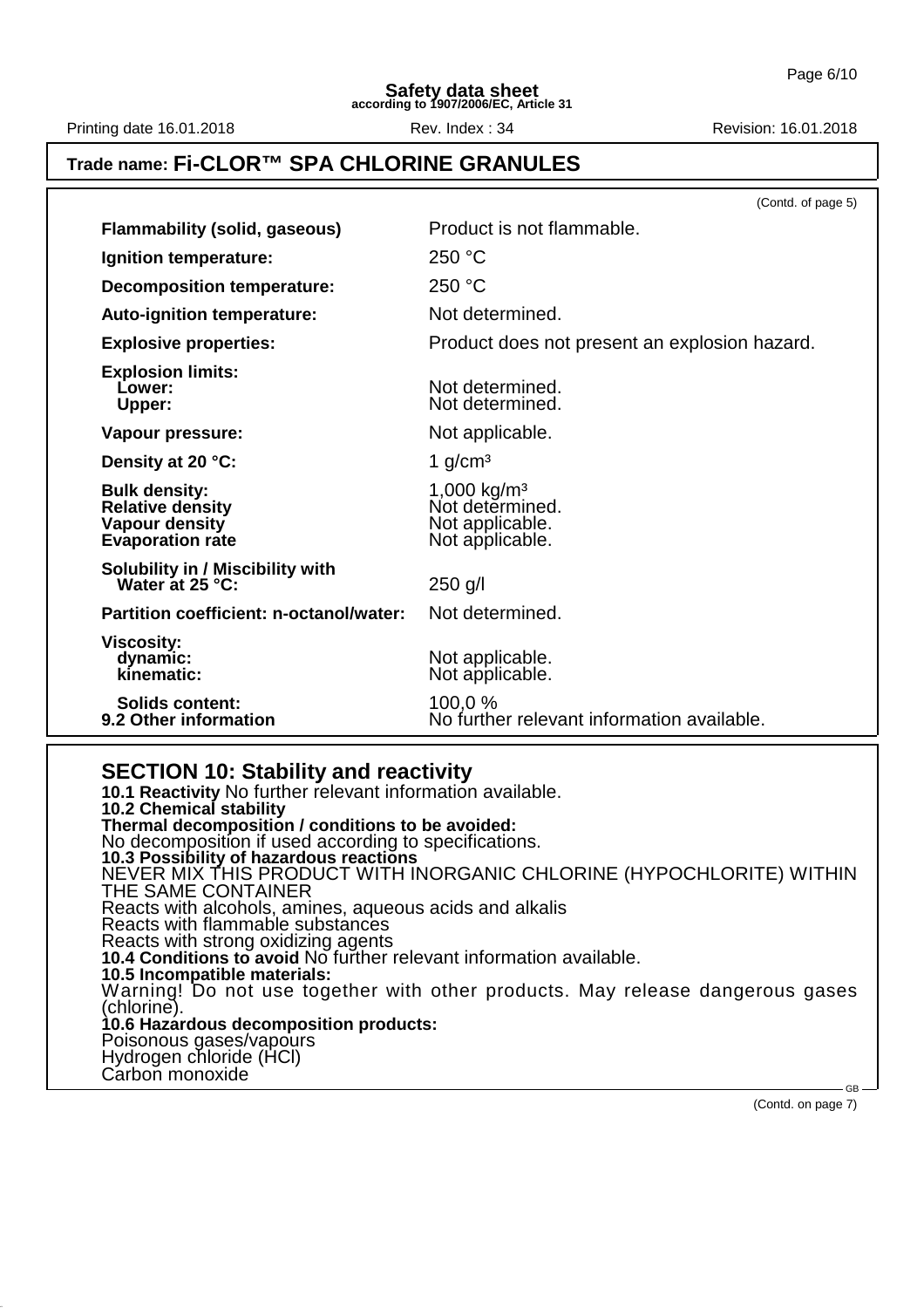Printing date 16.01.2018 **Rev. Index : 34** Rev. Index : 34

# **Trade name: Fi-CLOR™ SPA CHLORINE GRANULES**

(Contd. of page 6)

| <b>SECTION 11: Toxicological information</b>                                                                                                                                                                                                                                                                                                                                                                                                                                                                                                                                                                                                                                                                                                                                                                                                                                                                                                                                                                                        |  |  |  |  |
|-------------------------------------------------------------------------------------------------------------------------------------------------------------------------------------------------------------------------------------------------------------------------------------------------------------------------------------------------------------------------------------------------------------------------------------------------------------------------------------------------------------------------------------------------------------------------------------------------------------------------------------------------------------------------------------------------------------------------------------------------------------------------------------------------------------------------------------------------------------------------------------------------------------------------------------------------------------------------------------------------------------------------------------|--|--|--|--|
| 11.1 Information on toxicological effects<br><b>Acute toxicity</b>                                                                                                                                                                                                                                                                                                                                                                                                                                                                                                                                                                                                                                                                                                                                                                                                                                                                                                                                                                  |  |  |  |  |
| Harmful if swallowed.                                                                                                                                                                                                                                                                                                                                                                                                                                                                                                                                                                                                                                                                                                                                                                                                                                                                                                                                                                                                               |  |  |  |  |
| LD/LC50 values relevant for classification:                                                                                                                                                                                                                                                                                                                                                                                                                                                                                                                                                                                                                                                                                                                                                                                                                                                                                                                                                                                         |  |  |  |  |
| CAS: 51580-86-0 sodium dichloroisocyanurate, dihydrate                                                                                                                                                                                                                                                                                                                                                                                                                                                                                                                                                                                                                                                                                                                                                                                                                                                                                                                                                                              |  |  |  |  |
| Oral   LD50   1,400 mg/kg (rat)                                                                                                                                                                                                                                                                                                                                                                                                                                                                                                                                                                                                                                                                                                                                                                                                                                                                                                                                                                                                     |  |  |  |  |
| <b>Primary irritant effect:</b>                                                                                                                                                                                                                                                                                                                                                                                                                                                                                                                                                                                                                                                                                                                                                                                                                                                                                                                                                                                                     |  |  |  |  |
| Skin corrosion/irritation Based on available data, the classification criteria are not met.                                                                                                                                                                                                                                                                                                                                                                                                                                                                                                                                                                                                                                                                                                                                                                                                                                                                                                                                         |  |  |  |  |
| Serious eye damage/irritation                                                                                                                                                                                                                                                                                                                                                                                                                                                                                                                                                                                                                                                                                                                                                                                                                                                                                                                                                                                                       |  |  |  |  |
| Causes serious eye irritation.<br>Respiratory or skin sensitisation                                                                                                                                                                                                                                                                                                                                                                                                                                                                                                                                                                                                                                                                                                                                                                                                                                                                                                                                                                 |  |  |  |  |
| Based on available data, the classification criteria are not met.                                                                                                                                                                                                                                                                                                                                                                                                                                                                                                                                                                                                                                                                                                                                                                                                                                                                                                                                                                   |  |  |  |  |
| CMR effects (carcinogenity, mutagenicity and toxicity for reproduction)                                                                                                                                                                                                                                                                                                                                                                                                                                                                                                                                                                                                                                                                                                                                                                                                                                                                                                                                                             |  |  |  |  |
| Germ cell mutagenicity Based on available data, the classification critéria are not met.                                                                                                                                                                                                                                                                                                                                                                                                                                                                                                                                                                                                                                                                                                                                                                                                                                                                                                                                            |  |  |  |  |
| Carcinogenicity Based on available data, the classification criteria are not met.<br>Reproductive toxicity Based on available data, the classification criteria are not met.                                                                                                                                                                                                                                                                                                                                                                                                                                                                                                                                                                                                                                                                                                                                                                                                                                                        |  |  |  |  |
| <b>STOT-single exposure</b>                                                                                                                                                                                                                                                                                                                                                                                                                                                                                                                                                                                                                                                                                                                                                                                                                                                                                                                                                                                                         |  |  |  |  |
| May cause respiratory irritation.                                                                                                                                                                                                                                                                                                                                                                                                                                                                                                                                                                                                                                                                                                                                                                                                                                                                                                                                                                                                   |  |  |  |  |
| <b>STÓT-repeated exposure</b> Based on available data, the classification criteria are not met.                                                                                                                                                                                                                                                                                                                                                                                                                                                                                                                                                                                                                                                                                                                                                                                                                                                                                                                                     |  |  |  |  |
| Aspiration hazard Based on available data, the classification criteria are not met.                                                                                                                                                                                                                                                                                                                                                                                                                                                                                                                                                                                                                                                                                                                                                                                                                                                                                                                                                 |  |  |  |  |
| <b>SECTION 12: Ecological information</b><br><b>12.1 Toxicity</b><br>Aquatic toxicity: No further relevant information available.<br>12.2 Persistence and degradability No further relevant information available.<br>12.3 Bioaccumulative potential No further relevant information available.<br>12.4 Mobility in soil No further relevant information available.<br><b>Ecotoxical effects:</b><br><b>Remark:</b> Very toxic for fish<br><b>Additional ecological information:</b><br><b>General notes:</b><br>Water hazard class 2 (German Regulation) (Self-assessment): hazardous for water.<br>Do not allow product to reach ground water, water course or sewage system.<br>Danger to drinking water if even small quantities leak into the ground.<br>Also poisonous for fish and plankton in water bodies.<br>Very toxic for aquatic organisms<br>12.5 Results of PBT and vPvB assessment<br><b>PBT:</b> Not applicable.<br>vPvB: Not applicable.<br>12.6 Other adverse effects No further relevant information available. |  |  |  |  |
| <b>SECTION 13: Disposal considerations</b><br>13.1 Waste treatment methods<br><b>Recommendation</b><br>Must not be disposed together with household garbage. Do not allow product to reach<br>sewage system.                                                                                                                                                                                                                                                                                                                                                                                                                                                                                                                                                                                                                                                                                                                                                                                                                        |  |  |  |  |

**Uncleaned packaging: Recommendation:** Disposal must be made according to official regulations. **Recommended cleansing agents:** Water, if necessary together with cleansing agents.

(Contd. on page 8)

GB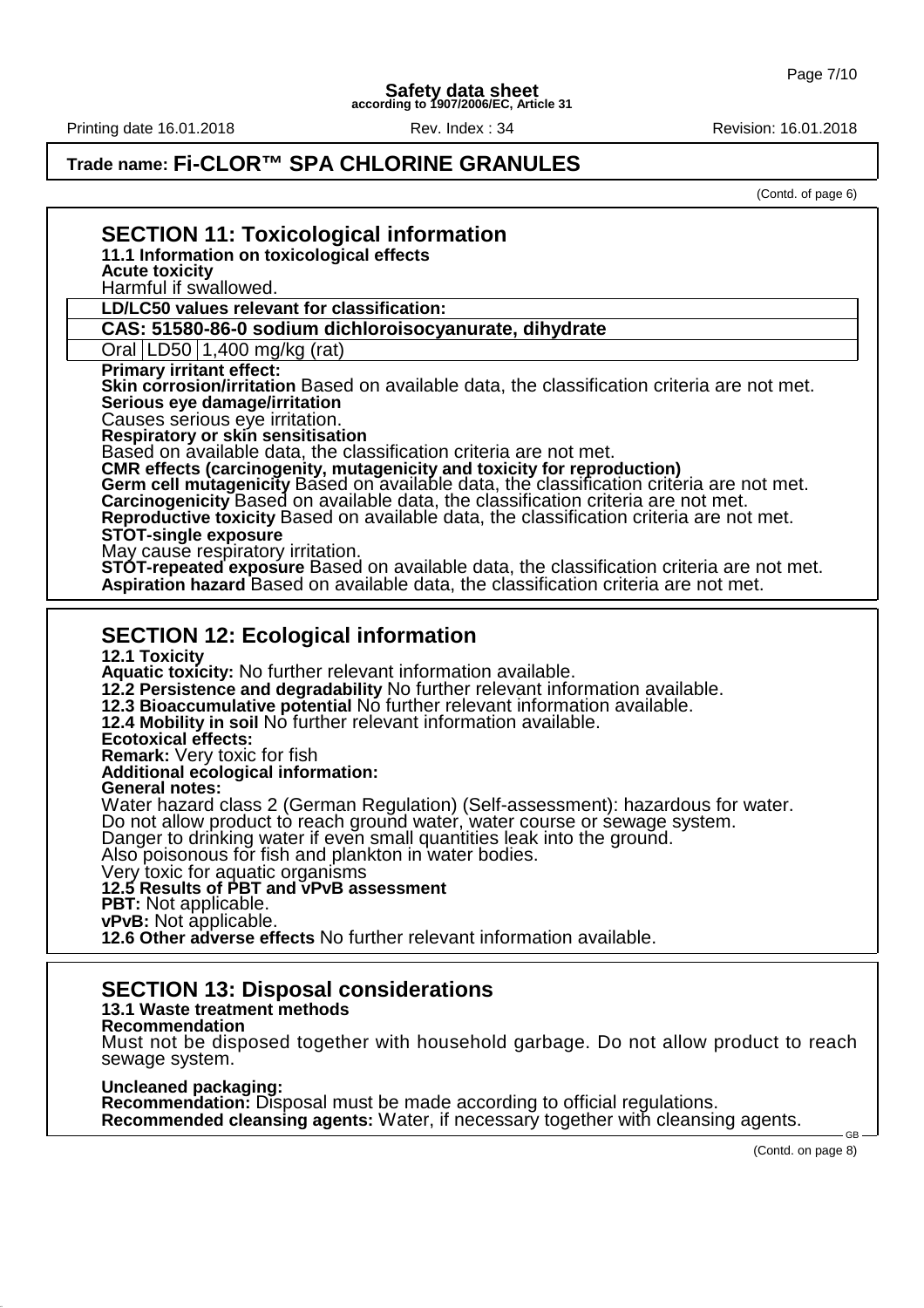Printing date 16.01.2018 **Rev.** Index : 34 Revision: 16.01.2018

# **Trade name: Fi-CLOR™ SPA CHLORINE GRANULES**

(Contd. of page 7)

|                     | <b>SECTION 14: Transport information</b>                                   |                                                                                                                                                                   |  |
|---------------------|----------------------------------------------------------------------------|-------------------------------------------------------------------------------------------------------------------------------------------------------------------|--|
|                     | 14.1 UN-Number<br>ADR, IMDG                                                | <b>UN3077</b>                                                                                                                                                     |  |
| <b>ADR</b>          | 14.2 UN proper shipping name                                               | 3077 ENVIRONMENTALLY HAZARDOUS<br>SUBSTANCE, SOLID, N.O.S. (sodium                                                                                                |  |
| <b>IMDG</b>         |                                                                            | dichloroisocyanurate, dihydrate)<br>ENVIRONMENTALLY HAZARDOUS<br>SUBSTANCE, SOLID, N.O.S. (sodium<br>dichloroisocyanurate, dihydrate), MARINE<br><b>POLLUTANT</b> |  |
|                     | 14.3 Transport hazard class(es)                                            |                                                                                                                                                                   |  |
| <b>ADR</b>          |                                                                            |                                                                                                                                                                   |  |
| .albs               |                                                                            |                                                                                                                                                                   |  |
| <b>Class</b>        |                                                                            | 9 (M7) Miscellaneous dangerous substances<br>and articles.                                                                                                        |  |
| Label               | _____________________                                                      | 9                                                                                                                                                                 |  |
| <b>IMDG</b><br>Alb, |                                                                            |                                                                                                                                                                   |  |
| <b>Class</b>        |                                                                            | 9 Miscellaneous dangerous substances and<br>articles.                                                                                                             |  |
| Label               | 14.4 Packing group                                                         | 9                                                                                                                                                                 |  |
|                     | ADR, IMDG<br><b>14.5 Environmental hazards:</b>                            | $\mathbf{III}$                                                                                                                                                    |  |
|                     | <b>Marine pollutant:</b>                                                   | Yes                                                                                                                                                               |  |
|                     | <b>Special marking (ADR):</b><br>14.6 Special precautions for user         | Symbol (fish and tree)<br>Symbol (fish and tree)<br>Warning: Miscellaneous dangerous substances                                                                   |  |
|                     | Danger code (Kemler):                                                      | and articles.<br>90                                                                                                                                               |  |
|                     | <b>EMS Number:</b><br><b>Stowage Category</b>                              | $F-A, S-F$                                                                                                                                                        |  |
|                     | <b>Stowage Code</b>                                                        | SW23 When transported in BK3 bulk                                                                                                                                 |  |
|                     | 14.7 Transport in bulk according to Annex II<br>of Marpol and the IBC Code | container, see 7.6.2.12 and 7.7.3.9.<br>Not applicable.                                                                                                           |  |
|                     | <b>Transport/Additional information:</b>                                   |                                                                                                                                                                   |  |
| <b>ADR</b>          | <b>Excepted quantities (EQ):</b><br>Limited quantities (LQ)                | E <sub>1</sub><br>$5$ kg                                                                                                                                          |  |
|                     | <b>Excepted quantities (EQ)</b>                                            | Code: E1<br>Maximum net quantity per inner packaging: 30                                                                                                          |  |
|                     |                                                                            | Maximum net quantity per outer packaging:<br>1000 g                                                                                                               |  |
|                     | <b>Transport category</b>                                                  | 3<br>(Contd. on page 9)<br>$GB -$                                                                                                                                 |  |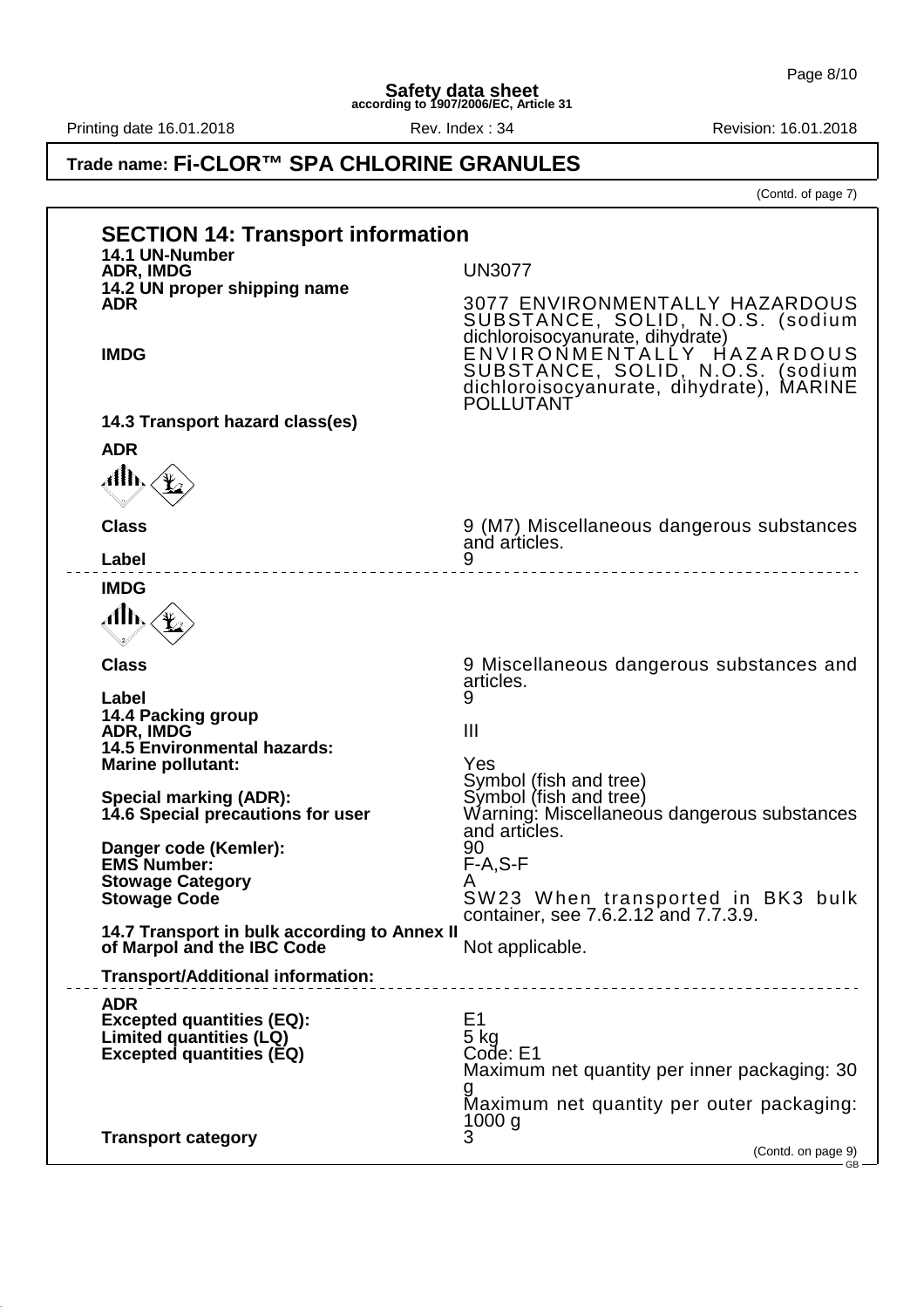Printing date 16.01.2018 Rev. Index : 34 Revision: 16.01.2018

#### **Trade name: Fi-CLOR™ SPA CHLORINE GRANULES**

| <b>Tunnel restriction code</b>                                            | (Contd. of page 8)<br>Е                                                                                                                                                                                                                                                                                                                                                                                                                                                                                                                                         |
|---------------------------------------------------------------------------|-----------------------------------------------------------------------------------------------------------------------------------------------------------------------------------------------------------------------------------------------------------------------------------------------------------------------------------------------------------------------------------------------------------------------------------------------------------------------------------------------------------------------------------------------------------------|
| <b>IMDG</b><br>Limited quantities (LQ)<br><b>Excepted quantities (EQ)</b> | $5$ kg<br>Code: E1<br>Maximum net quantity per inner packaging: 30<br>9.<br>Maximum net quantity per outer packaging:                                                                                                                                                                                                                                                                                                                                                                                                                                           |
| <b>UN "Model Regulation":</b>                                             | 1000 <sub>q</sub><br>UN 3077 / UN 3082 - These substances when<br>carried in single or combination packagings<br>containing a net quantity per single or inner<br>packaging of 5.1 or less for liquids or having a<br>net mass per single or inner packaging of 5 kg<br>or less for solids, are not subject to any other<br>provisions provided the packagings meet<br>general provisions of 4.1.1.1, 4.1.1.2 and<br>4.1.1.4 to 4.1.1.8<br>UN 3077 ENVIRONMENTALLY HAZARDOUS<br>SUBSTANCE, SOLID, N.O.S. (SODIUM<br>DICHLOROISÓCYANURATE, DIHYDRATE),<br>9, III |

#### **SECTION 15: Regulatory information**

**REGULATION (EU) No 528/2012**

Best before : see date on packaging

Providing this container when empty is thoroughly rinsed out in the pool, it may be disposed of via the recycling scheme

**15.1 Safety, health and environmental regulations/legislation specific for the substance or mixture**

**Directive 2012/18/EU Named dangerous substances - ANNEX I** Substance is not listed. **Seveso category** E1 Hazardous to the Aquatic Environment **Qualifying quantity (tonnes) for the application of lower-tier requirements** 100 t **Qualifying quantity (tonnes) for the application of upper-tier requirements** 200 t

**National regulations**

**Waterhazard class:** Water hazard class 2 (Self-assessment): hazardous for water. **15.2 Chemical safety assessment:** A Chemical Safety Assessment has not been carried out.

#### **SECTION 16: Other information**

This information is based on our present knowledge. However, this shall not constitute a guarantee for any specific product features and shall not establish a legally valid contractual relationship.

Abbreviations and acronyms: RID: Règlement international concernant le transport des marchandises dangereuses par chemin de fer (Regulations Concerning the International Transport of Dangerous Goods by Rail) ADR: Accord européen sur le transport des marchandises dangereuses par Route (European Agreement concerning the International Carriage of Dangerous Goods by Road)

IMDG: International Maritime Code for Dangerous Goods

GHS: Globally Harmonised System of Classification and Labelling of Chemicals

EINECS: European Inventory of Existing Commercial Chemical Substances

CAS: Chemical Abstracts Service (division of the American Chemical Society)

LC50: Lethal concentration, 50 percent

LD50: Lethal dose, 50 percent

PBT: Persistent, Bioaccumulative and Toxic

(Contd. on page 10)

GB